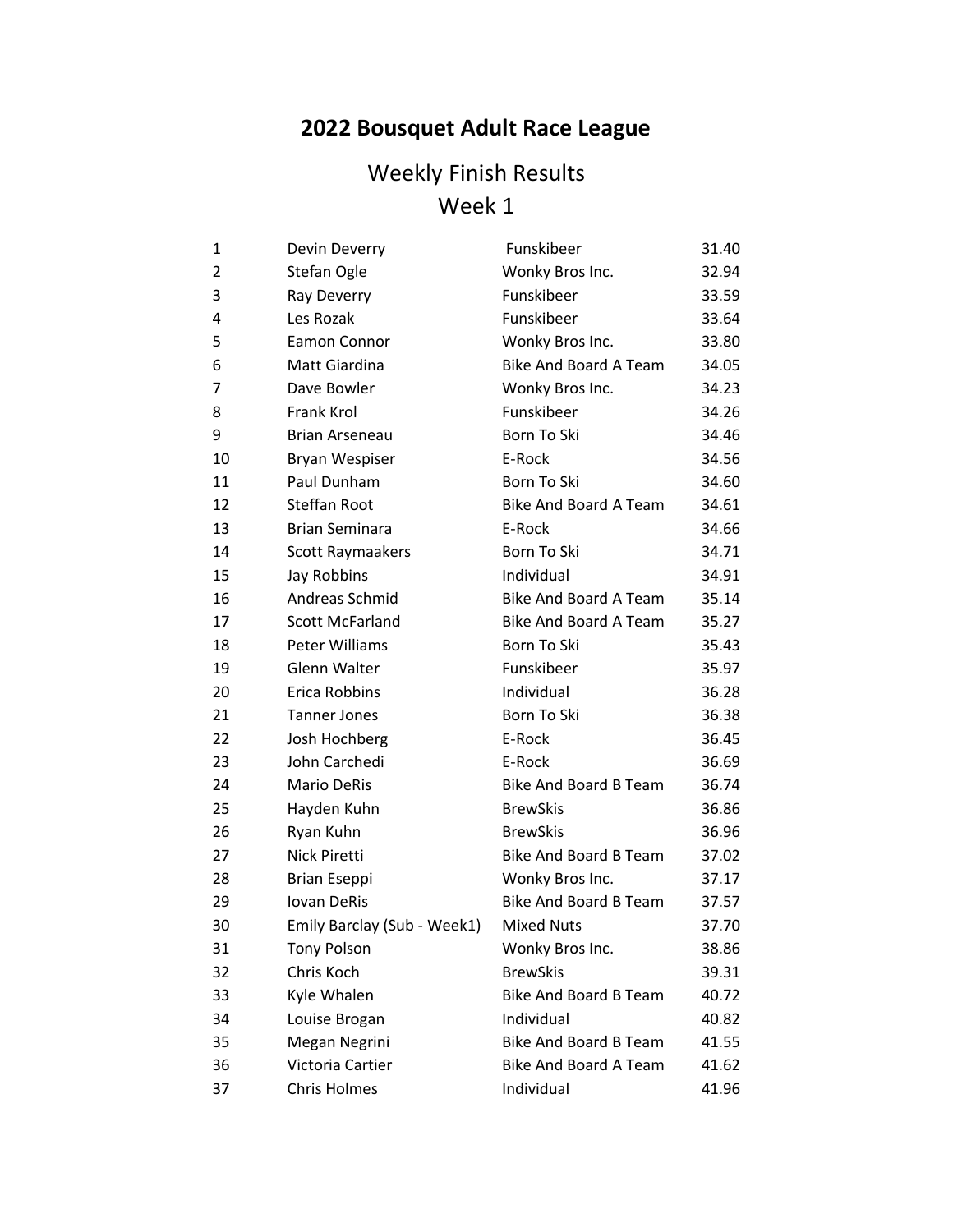| 38 | <b>Fred Bailey</b>      | <b>Mixed Nuts</b> | 48.95      |
|----|-------------------------|-------------------|------------|
| 39 | Evan Platt              | Individual        | 53.22      |
| 40 | <b>Charles Magnesio</b> | <b>Mixed Nuts</b> | 67.63      |
| 41 | Dylan Parmenter         | <b>BrewSkis</b>   | 69.87      |
| 42 | Ben Higa                | E-Rock            | <b>DNF</b> |
| 42 | Cindy Campoli           | <b>Mixed Nuts</b> | <b>DNS</b> |
| 42 | Kolleen Schmitt         | <b>Mixed Nuts</b> | <b>DNS</b> |
| 42 | Carl Schmitt            | <b>Mixed Nuts</b> | <b>DNS</b> |
| 42 | Fred Dery (Sub - Week1) | <b>Mixed Nuts</b> | <b>DNF</b> |

| $\mathbf{1}$ | Devin Deverry             | $M18+$ | Funskibeer                   | 41.87 |
|--------------|---------------------------|--------|------------------------------|-------|
| 2            | Stefan Ogle               | $M25+$ | Wonky Bros Inc.              | 43.23 |
| 3            | Matt Giardina             | $M35+$ | <b>Bike And Board A Team</b> | 44.56 |
| 4            | <b>Scott McFarland</b>    | $M55+$ | Bike And Board A Team        | 44.82 |
| 5            | Eamon Connor              | $M25+$ | Wonky Bros Inc.              | 45.06 |
| 6            | Elliot Dellio (Sub Week2) | $M25+$ | Wonky Bros Inc.              | 45.12 |
| 7            | Bryan Wespiser            | $M35+$ | E-Rock                       | 45.72 |
| 8            | Paul Dunham               | $M45+$ | Born To Ski                  | 45.76 |
| 9            | Ryan Lamont (Sub - Week2) | M35+   | E-Rock                       | 45.97 |
| 10           | Ray Deverry               | $M55+$ | Funskibeer                   | 46.08 |
| 10           | Jay Robbins               | $M35+$ | Individual                   | 46.08 |
| 12           | Drew Dunham (Sub - Week2) | $M18+$ | Born to Ski                  | 46.31 |
| 13           | <b>Brian Seminara</b>     | $M25+$ | E-Rock                       | 46.57 |
| 14           | Andreas Schmid            | $M45+$ | Bike And Board A Team        | 46.71 |
| 15           | <b>Brian Arseneau</b>     | $M35+$ | Born To Ski                  | 46.97 |
| 16           | Frank Krol                | M45+   | Funskibeer                   | 47.28 |
| 17           | John Carchedi             | $M25+$ | E-Rock                       | 47.50 |
| 18           | <b>Iovan DeRis</b>        | $M45+$ | Bike And Board B Team        | 47.94 |
| 19           | <b>Tanner Jones</b>       | $M25+$ | Born To Ski                  | 48.33 |
| 20           | Ryan Kuhn                 | $M25+$ | <b>BrewSkis</b>              | 48.39 |
| 21           | <b>Brian Eseppi</b>       | $M35+$ | Wonky Bros Inc.              | 48.58 |
| 22           | <b>Mario DeRis</b>        | $M45+$ | <b>Bike And Board B Team</b> | 48.91 |
| 22           | Peter Williams            | $M65+$ | Born To Ski                  | 48.91 |
| 24           | Glenn Walter              | M55+   | Funskibeer                   | 48.96 |
| 25           | Hayden Kuhn               | $M25+$ | <b>BrewSkis</b>              | 49.17 |
| 26           | Ben Higa                  | $M18+$ | E-Rock                       | 50.19 |
| 27           | Erica Robbins             | $F35+$ | Individual                   | 50.32 |
| 28           | Nick Piretti              | $M25+$ | <b>Bike And Board B Team</b> | 50.39 |
| 29           | Chris Koch                | $M25+$ | <b>BrewSkis</b>              | 51.17 |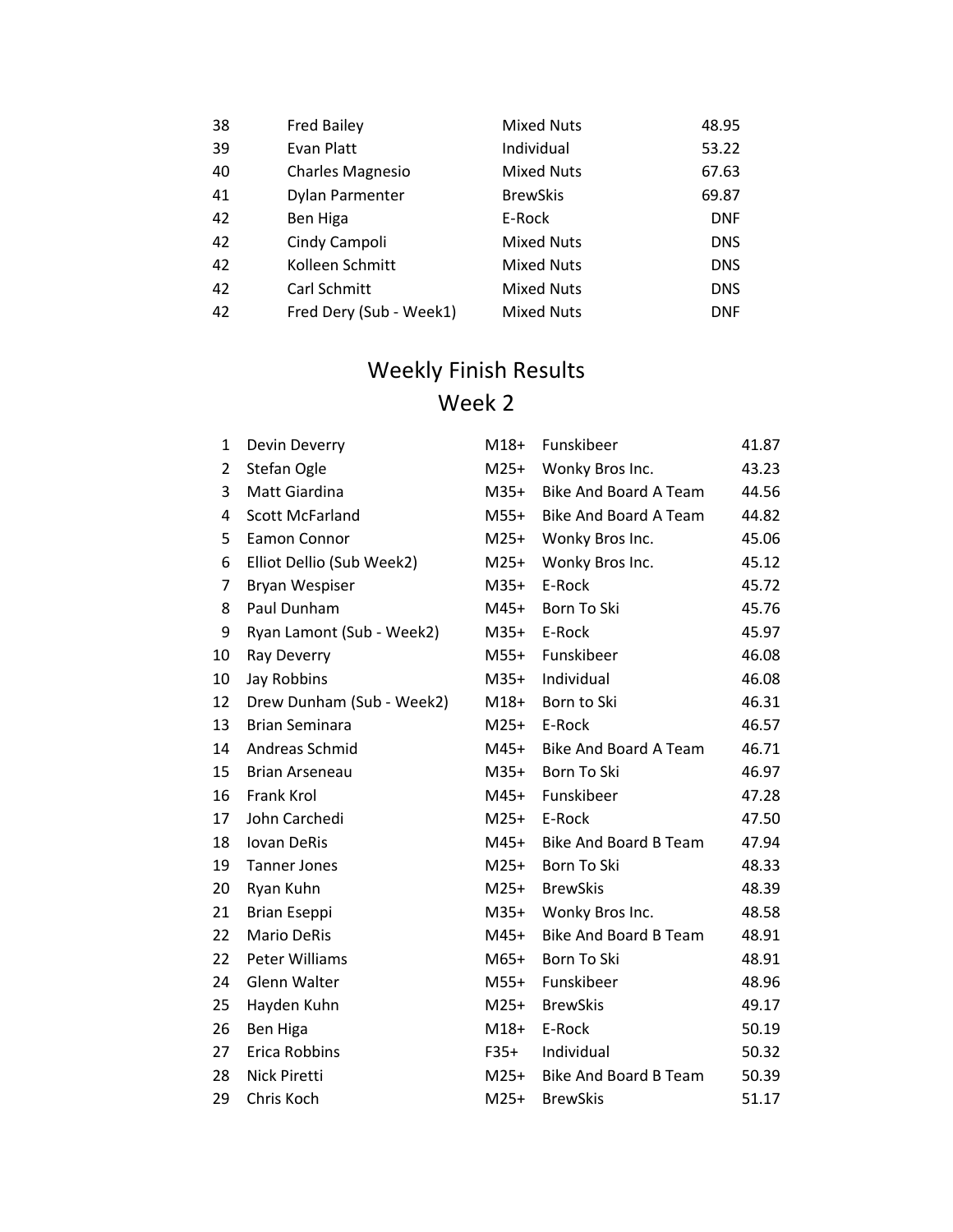| 30 | Steffan Root               | M45+   | Bike And Board A Team | 52.10      |
|----|----------------------------|--------|-----------------------|------------|
| 31 | Ben Schmidt (Sub - Week2)  | F55+   | <b>Mixed Nuts</b>     | 52.45      |
| 32 | Megan Negrini              | F35+   | Bike And Board B Team | 54.65      |
| 33 | Louise Brogan              | F45+   | Individual            | 55.71      |
| 34 | Kyle Whalen                | M35+   | Bike And Board B Team | 56.07      |
| 35 | Chris Hoover (Sub - Week2) | $M35+$ | Bike And Board A Team | 56.78      |
| 36 | Dave Bowler                | M25+   | Wonky Bros Inc.       | 59.82      |
| 37 | Chris Holmes               | M65+   | Individual            | 61.45      |
| 38 | <b>Charles Magnesio</b>    | M65+   | <b>Mixed Nuts</b>     | 65.69      |
| 39 | Evan Platt                 | M25+   | Individual            | 66.94      |
| 40 | <b>Fred Bailey</b>         | M65+   | Mixed Nuts            | 67.60      |
| 41 | Nick Meyer                 | M35+   | Individual            | 68.83      |
| 42 | Carl Schmitt               | M55+   | <b>Mixed Nuts</b>     | 69.64      |
| 43 | Kolleen Schmitt            | F55+   | <b>Mixed Nuts</b>     | 80.67      |
| 44 | Dylan Parmenter            | M25+   | <b>BrewSkis</b>       | 97.92      |
| 45 | Les Rozak                  | M45+   | Funskibeer            | <b>DNF</b> |

| 1  | Devin Deverry                 | $M18+$ | Funskibeer            | 42.15 |
|----|-------------------------------|--------|-----------------------|-------|
| 2  | Eamon Connor                  | $M25+$ | Wonky Bros Inc.       | 44.66 |
| 3  | Elliot Dellio (Sub - Week3)   | $M25+$ | Born to Ski           | 45.12 |
| 4  | Matt Giardina                 | $M35+$ | Bike And Board A Team | 45.74 |
| 5  | Dave Bowler                   | $M25+$ | Wonky Bros Inc.       | 45.76 |
| 6  | <b>Scott McFarland</b>        | $M55+$ | Bike And Board A Team | 46.35 |
| 7  | David Grazianni (Sub - Week3) | $M25+$ | Bike And Board A Team | 46.68 |
| 8  | Jay Robbins                   | $M35+$ | Individual            | 46.74 |
| 9  | Ray Deverry                   | M55+   | Funskibeer            | 46.91 |
| 10 | Scott Raymaakers              | M55+   | Born To Ski           | 47.00 |
| 11 | Frank Krol                    | $M45+$ | Funskibeer            | 47.37 |
| 12 | Andreas Schmid                | M45+   | Bike And Board A Team | 47.57 |
| 13 | Drew Dunham (Sub - Week3)     | $M18+$ | Born to Ski           | 47.58 |
| 14 | Josh Hochberg                 | $M35+$ | E-Rock                | 47.64 |
| 15 | John Carchedi                 | $M25+$ | E-Rock                | 47.95 |
| 16 | Brian Arseneau                | M35+   | Born To Ski           | 47.97 |
| 17 | <b>Iovan DeRis</b>            | M45+   | Bike And Board B Team | 48.40 |
| 18 | <b>Mario DeRis</b>            | M45+   | Bike And Board B Team | 48.60 |
| 19 | Glenn Walter                  | M55+   | Funskibeer            | 49.65 |
| 20 | Erica Robbins                 | F35+   | Individual            | 50.61 |
| 21 | Nick Piretti                  | M25+   | Bike And Board B Team | 50.64 |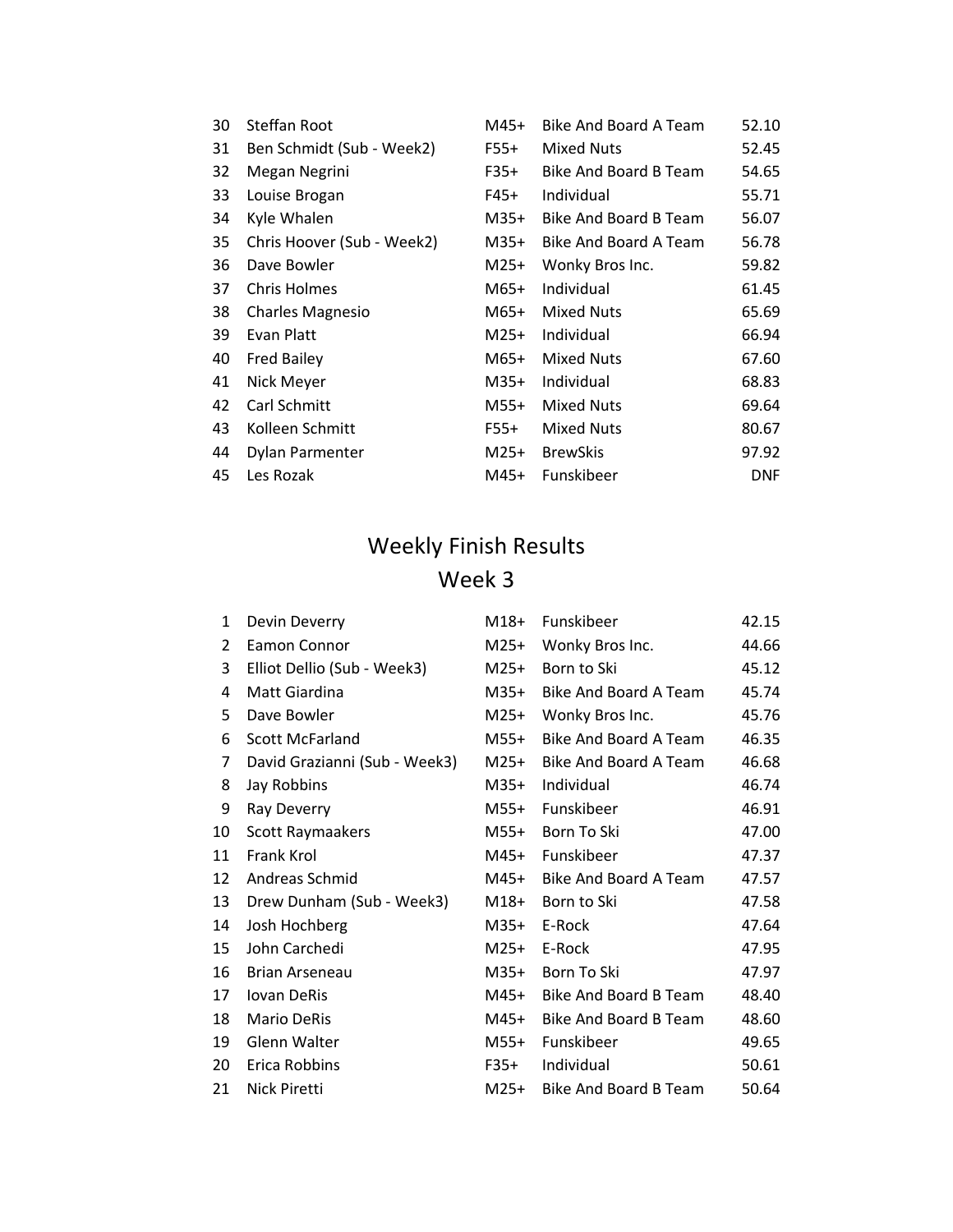| 22 | <b>Brian Eseppi</b>        | $M35+$ | Wonky Bros Inc.       | 50.65      |
|----|----------------------------|--------|-----------------------|------------|
| 23 | Ben Higa                   | $M18+$ | E-Rock                | 50.67      |
| 24 | Peter Williams             | M65+   | Born To Ski           | 50.73      |
| 25 | Les Rozak                  | $M45+$ | Funskibeer            | 53.32      |
| 26 | <b>Bryan Wespiser</b>      | M35+   | E-Rock                | 53.55      |
| 27 | <b>Tony Polson</b>         | $M25+$ | Wonky Bros Inc.       | 54.26      |
| 28 | Kyle Whalen                | M35+   | Bike And Board B Team | 54.46      |
| 29 | Stefan Ogle                | $M25+$ | Wonky Bros Inc.       | 54.77      |
| 30 | Louise Brogan              | $F45+$ | Individual            | 55.93      |
| 31 | Megan Negrini              | F35+   | Bike And Board B Team | 55.97      |
| 32 | Chris Hoover (Sub - Week3) | M35+   | Bike And Board A Team | 56.93      |
| 33 | <b>Chris Holmes</b>        | $M65+$ | Individual            | 59.92      |
|    | Barry Wadsworth (Sub -     |        |                       |            |
| 34 | Week3)                     | $M55+$ | <b>BrewSkis</b>       | 65.45      |
| 35 | <b>Charles Magnesio</b>    | M65+   | <b>Mixed Nuts</b>     | 65.50      |
| 36 | <b>Fred Bailey</b>         | M65+   | <b>Mixed Nuts</b>     | 66.92      |
| 37 | Cindy Campoli              | F55+   | <b>Mixed Nuts</b>     | 68.51      |
| 38 | Carl Schmitt               | M55+   | <b>Mixed Nuts</b>     | 69.16      |
| 39 | David Reilly (Sub - Week3) | M55+   | <b>BrewSkis</b>       | 72.98      |
| 40 | Kolleen Schmitt            | $F55+$ | <b>Mixed Nuts</b>     | 75.98      |
| 41 | Dylan Parmenter            | M25+   | <b>BrewSkis</b>       | 89.49      |
| 42 | Chris Koch                 | $M25+$ | <b>BrewSkis</b>       | <b>DNF</b> |
| 42 | <b>Brian Seminara</b>      | M25+   | E-Rock                | <b>DNF</b> |
| 45 | Evan Platt                 | $M25+$ | Individual            | <b>DNS</b> |
| 45 | Nick Meyer                 | $M35+$ | Individual            | <b>DNS</b> |

| $\mathbf{1}$ | Devin Deverry          | $M18+$ | Funskibeer            | 42.44 |
|--------------|------------------------|--------|-----------------------|-------|
| 2            | Stefan Ogle            | $M25+$ | Wonky Bros Inc.       | 43.19 |
| 3            | Eamon Connor           | $M25+$ | Wonky Bros Inc.       | 45.16 |
| 4            | Steffan Root           | M45+   | Bike And Board A Team | 46.37 |
| 5.           | <b>Scott McFarland</b> | M55+   | Bike And Board A Team | 46.98 |
| 6            | Bryan Wespiser         | $M35+$ | E-Rock                | 47.07 |
| 7            | Dave Bowler            | $M25+$ | Wonky Bros Inc.       | 47.29 |
| 8            | Matt Giardina          | M35+   | Bike And Board A Team | 47.38 |
| 9            | Frank Krol             | M45+   | Funskibeer            | 47.77 |
| 10           | <b>Brian Arseneau</b>  | $M35+$ | Born To Ski           | 48.00 |
| 11           | Ryan Kuhn              | $M25+$ | <b>BrewSkis</b>       | 48.39 |
| 12           | <b>Brian Seminara</b>  | $M25+$ | E-Rock                | 48.41 |
| 13           | Scott Raymaakers       | $M55+$ | Born To Ski           | 48.43 |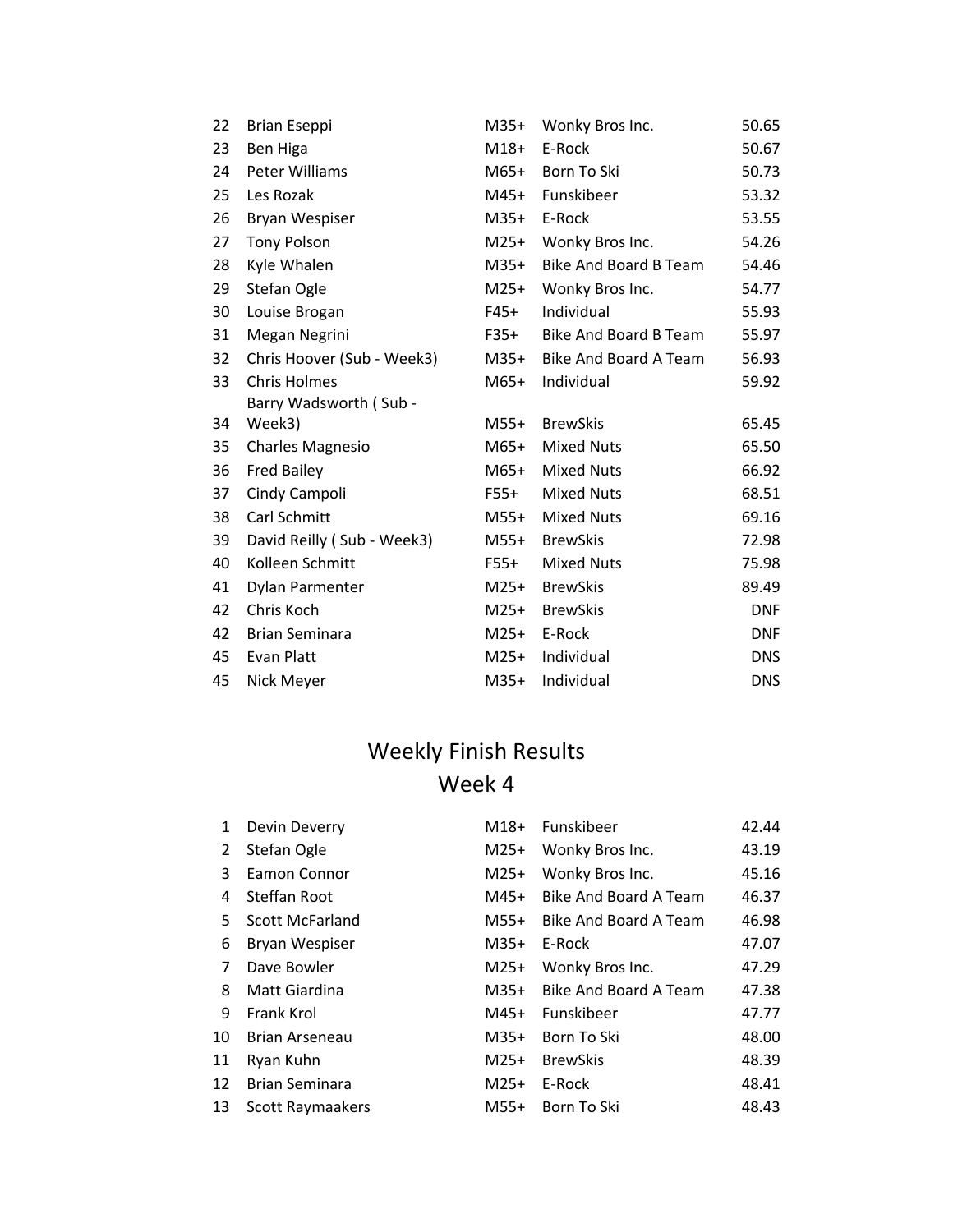| 14 | Paul Dunham                | $M45+$ | Born To Ski                  | 48.51      |
|----|----------------------------|--------|------------------------------|------------|
| 15 | Jay Robbins                | $M35+$ | Individual                   | 48.52      |
| 16 | Josh Hochberg              | $M35+$ | E-Rock                       | 48.54      |
| 16 | Ray Deverry                | $M55+$ | Funskibeer                   | 48.54      |
| 18 | <b>Mario DeRis</b>         | M45+   | <b>Bike And Board B Team</b> | 49.11      |
| 19 | Ben Higa                   | $M18+$ | E-Rock                       | 49.29      |
| 20 | Andreas Schmid             | M45+   | <b>Bike And Board A Team</b> | 50.17      |
| 21 | <b>Tanner Jones</b>        | M25+   | Born To Ski                  | 50.27      |
| 22 | Les Rozak                  | M45+   | Funskibeer                   | 50.43      |
| 23 | <b>Iovan DeRis</b>         | M45+   | <b>Bike And Board B Team</b> | 50.47      |
| 24 | Erica Robbins              | F35+   | Individual                   | 51.15      |
| 25 | <b>Brian Eseppi</b>        | $M35+$ | Wonky Bros Inc.              | 51.20      |
| 26 | <b>Peter Williams</b>      | M65+   | Born To Ski                  | 51.41      |
| 27 | Glenn Walter               | M55+   | Funskibeer                   | 52.53      |
| 28 | Megan Negrini              | $F35+$ | <b>Bike And Board B Team</b> | 54.82      |
| 29 | <b>Chris Holmes</b>        | M65+   | Individual                   | 59.34      |
| 30 | Louise Brogan              | $F45+$ | Individual                   | 59.69      |
| 31 | <b>Charles Magnesio</b>    | $M65+$ | <b>Mixed Nuts</b>            | 63.17      |
| 32 | Cindy Campoli              | $F55+$ | <b>Mixed Nuts</b>            | 72.24      |
| 33 | Kolleen Schmitt            | F55+   | <b>Mixed Nuts</b>            | 75.23      |
| 34 | Nick Piretti               | $M25+$ | Bike And Board B Team        | <b>DNF</b> |
| 34 | Hayden Kuhn                | $M25+$ | <b>BrewSkis</b>              | <b>DNF</b> |
| 34 | John Carchedi              | $M25+$ | E-Rock                       | <b>DNF</b> |
| 34 | Carl Schmitt               | $M55+$ | <b>Mixed Nuts</b>            | <b>DNF</b> |
| 34 | Chris Hoover (Sub - Week4) | $M35+$ | <b>Bike And Board A Team</b> | <b>DSQ</b> |
| 34 | <b>Fred Bailey</b>         | M65+   | <b>Mixed Nuts</b>            | <b>DSQ</b> |
| 34 | <b>Tony Polson</b>         | $M25+$ | Wonky Bros Inc.              | <b>DSQ</b> |
| 45 | Kyle Whalen                | $M35+$ | <b>Bike And Board B Team</b> | <b>DNS</b> |
| 45 | Chris Koch                 | $M25+$ | <b>BrewSkis</b>              | <b>DNS</b> |
| 45 | Dylan Parmenter            | $M25+$ | <b>BrewSkis</b>              | <b>DNS</b> |
| 45 | <b>Evan Platt</b>          | $M25+$ | Individual                   | <b>DNS</b> |
| 45 | Nick Meyer                 | $M35+$ | Individual                   | <b>DNS</b> |

|    | 1 Devin Deverry  |        | M18+ Funskibeer       | 41.82 |
|----|------------------|--------|-----------------------|-------|
|    | 2 Stefan Ogle    |        | M25+ Wonky Bros Inc.  | 42.80 |
|    | 3 Eamon Connor   |        | M25+ Wonky Bros Inc.  | 45.89 |
|    | 4 Bryan Wespiser | $M35+$ | E-Rock                | 46.98 |
|    | 5 Steffan Root   | M45+   | Bike And Board A Team | 47.21 |
| 6. | Les Rozak        | M45+   | Funskibeer            | 47.30 |
|    |                  |        |                       |       |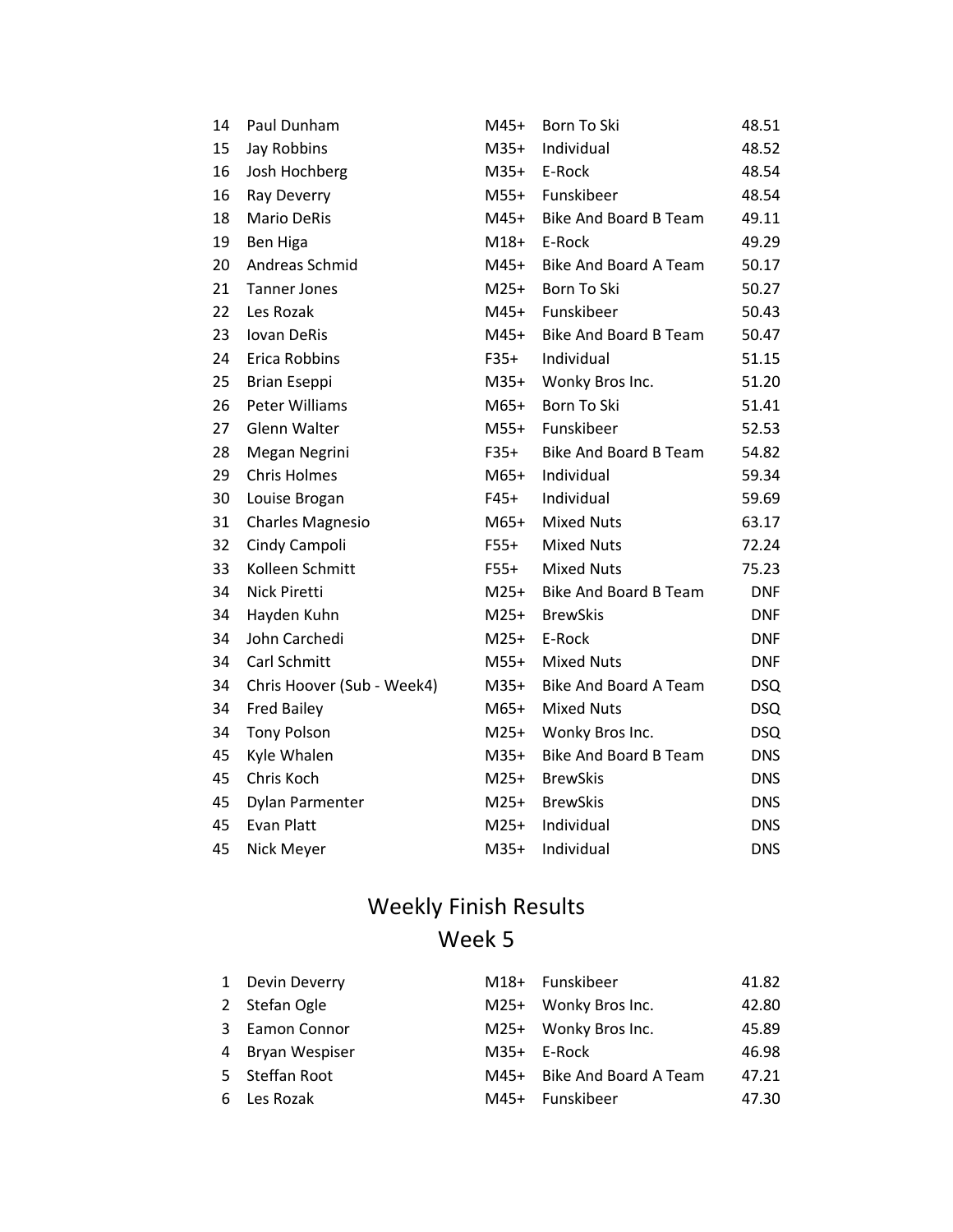| 7  | Dave Bowler                | M25+   | Wonky Bros Inc.              | 47.47      |
|----|----------------------------|--------|------------------------------|------------|
| 8  | <b>Brian Arseneau</b>      | M35+   | Born To Ski                  | 47.82      |
| 9  | Matt Giardina              | M35+   | Bike And Board A Team        | 47.83      |
| 10 | Ray Deverry                | M55+   | Funskibeer                   | 48.15      |
| 11 | <b>Scott McFarland</b>     | M55+   | Bike And Board A Team        | 48.34      |
| 12 | Jay Robbins                | M35+   | Individual                   | 48.49      |
| 13 | Paul Dunham                | M45+   | Born To Ski                  | 48.61      |
| 13 | Josh Hochberg              | M35+   | E-Rock                       | 48.61      |
| 15 | Scott Raymaakers           | M55+   | Born To Ski                  | 48.79      |
| 16 | <b>Brian Seminara</b>      | M25+   | E-Rock                       | 49.00      |
| 17 | Frank Krol                 | M45+   | Funskibeer                   | 49.46      |
| 18 | John Carchedi              | M25+   | E-Rock                       | 49.89      |
| 19 | Ben Higa                   | M18+   | E-Rock                       | 50.97      |
| 20 | Andreas Schmid             | M45+   | Bike And Board A Team        | 51.35      |
| 21 | <b>Tanner Jones</b>        | $M25+$ | Born To Ski                  | 51.40      |
| 22 | Ryan Kuhn                  | M25+   | <b>BrewSkis</b>              | 51.52      |
| 23 | Erica Robbins              | F35+   | Individual                   | 51.96      |
| 24 | Peter Williams             | M65+   | Born To Ski                  | 52.01      |
| 25 | Glenn Walter               | M55+   | Funskibeer                   | 52.10      |
| 26 | Nick Piretti               | M25+   | <b>Bike And Board B Team</b> | 53.08      |
| 27 | Megan Negrini              | F35+   | Bike And Board B Team        | 55.09      |
| 28 | Chris Hoover (Sub - Week4) | M35+   | Bike And Board A Team        | 57.11      |
| 29 | <b>Tony Polson</b>         | $M25+$ | Wonky Bros Inc.              | 57.14      |
| 30 | Hayden Kuhn                | M25+   | <b>BrewSkis</b>              | 59.74      |
| 31 | Louise Brogan              | F45+   | Individual                   | 63.78      |
| 32 | <b>Chris Holmes</b>        | M65+   | Individual                   | 63.95      |
| 33 | <b>Charles Magnesio</b>    | M65+   | <b>Mixed Nuts</b>            | 67.23      |
| 34 | <b>Fred Bailey</b>         | M65+   | <b>Mixed Nuts</b>            | 70.45      |
| 35 | Cindy Campoli              | F55+   | <b>Mixed Nuts</b>            | 71.20      |
| 36 | <b>Mario DeRis</b>         | $M45+$ | <b>Bike And Board B Team</b> | 76.29      |
| 37 | Kolleen Schmitt            | $F55+$ | <b>Mixed Nuts</b>            | 82.29      |
| 38 | Iovan DeRis                | M45+   | <b>Bike And Board B Team</b> | <b>DNF</b> |
| 38 | Carl Schmitt               | $M55+$ | <b>Mixed Nuts</b>            | <b>DNF</b> |
| 38 | <b>Brian Eseppi</b>        | $M35+$ | Wonky Bros Inc.              | <b>DNF</b> |
| 45 | Kyle Whalen                | M35+   | <b>Bike And Board B Team</b> | <b>DNS</b> |
| 45 | Chris Koch                 | $M25+$ | <b>BrewSkis</b>              | <b>DNS</b> |
| 45 | Dylan Parmenter            | $M25+$ | <b>BrewSkis</b>              | <b>DNS</b> |
| 45 | Evan Platt                 | $M25+$ | Individual                   | <b>DNS</b> |
| 45 | Nick Meyer                 | M35+   | Individual                   | <b>DNS</b> |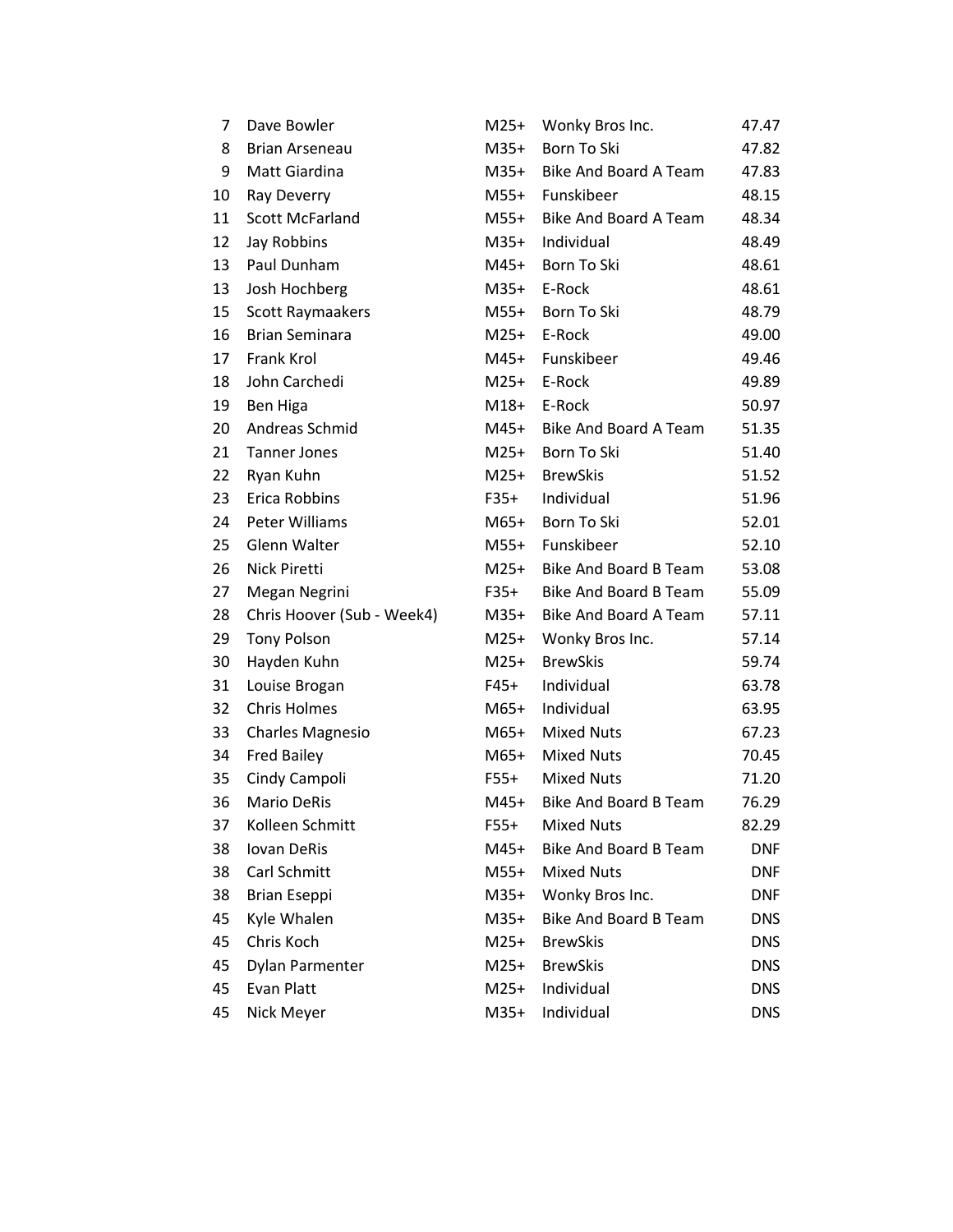| 1              | Stefan Ogle                  | $M25+$ | Wonky Bros Inc.              | 42.73      |
|----------------|------------------------------|--------|------------------------------|------------|
| $\overline{2}$ | Eamon Connor                 | $M25+$ | Wonky Bros Inc.              | 45.31      |
| 3              | Bryan Wespiser               | $M35+$ | E-Rock                       | 47.24      |
| 4              | Les Rozak                    | $M45+$ | Funskibeer                   | 47.69      |
| 5              | <b>Steffan Root</b>          | M45+   | Bike And Board A Team        | 47.71      |
| 6              | <b>Scott McFarland</b>       | M55+   | Bike And Board A Team        | 48.27      |
| 7              | Scott Raymaakers             | M55+   | Born To Ski                  | 48.42      |
| 8              | Josh Hochberg                | $M35+$ | E-Rock                       | 48.76      |
| 9              | Brian Arseneau               | $M35+$ | Born To Ski                  | 48.85      |
| 10             | Drew Dunham (Sub - Week6)    | M18+   | Born to Ski                  | 49.06      |
| 11             | <b>Brian Seminara</b>        | $M25+$ | E-Rock                       | 49.34      |
| 12             | Paul Dunham                  | M45+   | Born To Ski                  | 49.43      |
| 13             | John Carchedi                | $M25+$ | E-Rock                       | 49.48      |
| 14             | Andreas Schmid               | M45+   | <b>Bike And Board A Team</b> | 49.64      |
| 15             | Frank Krol                   | M45+   | Funskibeer                   | 49.83      |
| 16             | Glenn Walter                 | $M55+$ | Funskibeer                   | 50.99      |
| 17             | Iovan DeRis                  | M45+   | Bike And Board B Team        | 51.51      |
| 18             | Ben Higa                     | $M18+$ | E-Rock                       | 51.83      |
| 19             | <b>Brian Eseppi</b>          | $M35+$ | Wonky Bros Inc.              | 52.04      |
| 20             | Melissa Yansak (Sub - Week6) | $F25+$ | <b>Mixed Nuts</b>            | 52.79      |
| 22             | <b>Tanner Jones</b>          | $M25+$ | Born To Ski                  | 53.05      |
| 23             | Nick Piretti                 | $M25+$ | Bike And Board B Team        | 54.11      |
| 23             | <b>Tony Polson</b>           | $M25+$ | Wonky Bros Inc.              | 54.11      |
| 25             | Megan Negrini                | F35+   | <b>Bike And Board B Team</b> | 58.51      |
| 26             | Victoria Cartier             | F45+   | Bike And Board A Team        | 58.81      |
| 27             | Loise Brogan (Sub - Week6)   | F45+   | Funskibeer                   | 60.95      |
| 27             | Louise Brogan                | $F45+$ | Individual                   | 60.95      |
| 28             | <b>Chris Holmes</b>          | M65+   | Individual                   | 61.9       |
| 29             | <b>Fred Bailey</b>           | M65+   | <b>Mixed Nuts</b>            | 70.01      |
| 30             | Cindy Campoli                | $F55+$ | <b>Mixed Nuts</b>            | 70.18      |
| 31             | Chris Hoover (Sub - Week6)   | M35+   | <b>Bike And Board A Team</b> | DNF        |
| 31             | Andy Lussier (Sub - Week6)   | M45+   | Funskibeer                   | <b>DNF</b> |
| 31             | Jay Robbins                  | $M35+$ | Individual                   | <b>DNF</b> |
| 45             | Matt Giardina                | $M35+$ | <b>Bike And Board A Team</b> | <b>DNS</b> |
| 45             | Mario DeRis                  | M45+   | Bike And Board B Team        | <b>DNS</b> |
| 45             | Kyle Whalen                  | $M35+$ | <b>Bike And Board B Team</b> | <b>DNS</b> |
| 45             | <b>Peter Williams</b>        | M65+   | Born To Ski                  | <b>DNS</b> |
| 45             | Hayden Kuhn                  | $M25+$ | <b>BrewSkis</b>              | <b>DNS</b> |
| 45             | Ryan Kuhn                    | M25+   | <b>BrewSkis</b>              | <b>DNS</b> |